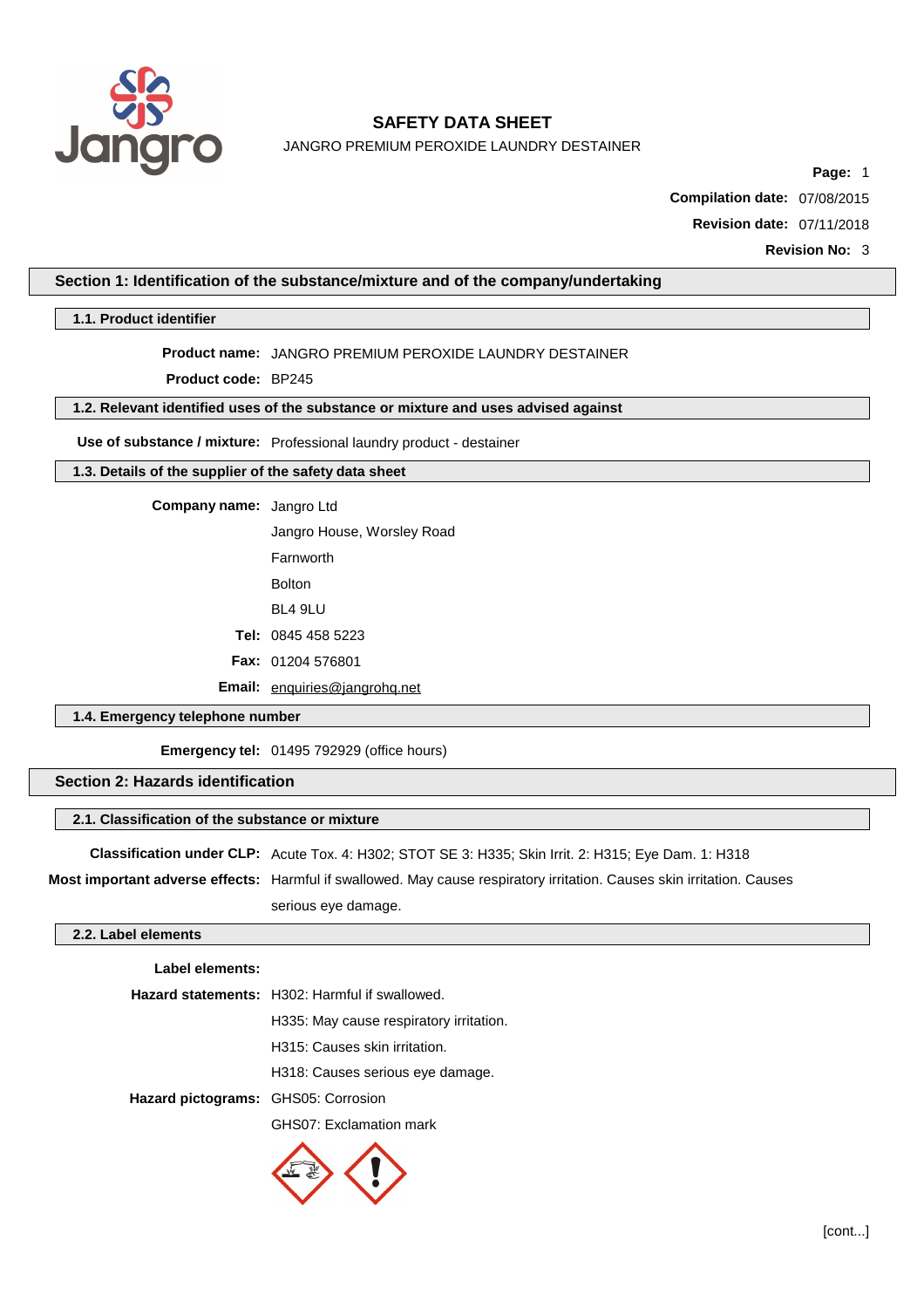### JANGRO PREMIUM PEROXIDE LAUNDRY DESTAINER

**Page:** 2 **Signal words:** Danger **Precautionary statements:** P280: Wear protective gloves/clothing and eye/face protection. P260: Do not breathe vapours. P305+P351+P338: IF IN EYES: Rinse cautiously with water for several minutes. Remove contact lenses, if present and easy to do. Continue rinsing. P302+P352: IF ON SKIN: Wash with plenty of water. P301+P310: IF SWALLOWED: Immediately call a doctor. P330: Rinse mouth. P403+P233: Store in a well-ventilated place. Keep container tightly closed. P405: Store locked up. **Haz. ingredients (label):** HYDROGEN PEROXIDE SOLUTION

**2.3. Other hazards**

PBT: This product is not identified as a PBT/vPvB substance.

### **Section 3: Composition/information on ingredients**

**3.2. Mixtures**

### **Hazardous ingredients:**

HYDROGEN PEROXIDE SOLUTION - REACH registered number(s): 01-2119485845-22- XXXX

| <b>EINECS</b> | CAS       | PBT / WEL | <b>CLP Classification</b>                                                                        | Percent |
|---------------|-----------|-----------|--------------------------------------------------------------------------------------------------|---------|
| 231-765-0     | 7722-84-1 |           | Ox. Liq. 1: H271; Acute Tox. 4: H332;<br>Acute Tox. 4: H302; Skin Corr. 1A:<br>H <sub>3</sub> 14 | 30-50%  |

### **Section 4: First aid measures**

**4.1. Description of first aid measures**

**Skin contact:** Remove all contaminated clothes and footwear immediately unless stuck to skin. Wash immediately with plenty of soap and water. **Eye contact:** Bathe the eye with running water for 15 minutes. Consult a doctor. **Ingestion:** Wash out mouth with water. Consult a doctor. **Inhalation:** Remove casualty from exposure ensuring one's own safety whilst doing so. Consult a doctor.

### **4.2. Most important symptoms and effects, both acute and delayed**

| <b>Skin contact:</b> There may be irritation and redness at the site of contact.                                |
|-----------------------------------------------------------------------------------------------------------------|
| <b>Eye contact:</b> There may be irritation and redness. The eyes may water profusely.                          |
| <b>Ingestion:</b> There may be soreness and redness of the mouth and throat.                                    |
| <b>Inhalation:</b> There may be irritation of the throat with a feeling of tightness in the chest. Exposure may |
| cause coughing or wheezing.                                                                                     |
| Delayed / immediate effects: Immediate effects can be expected after short-term exposure.                       |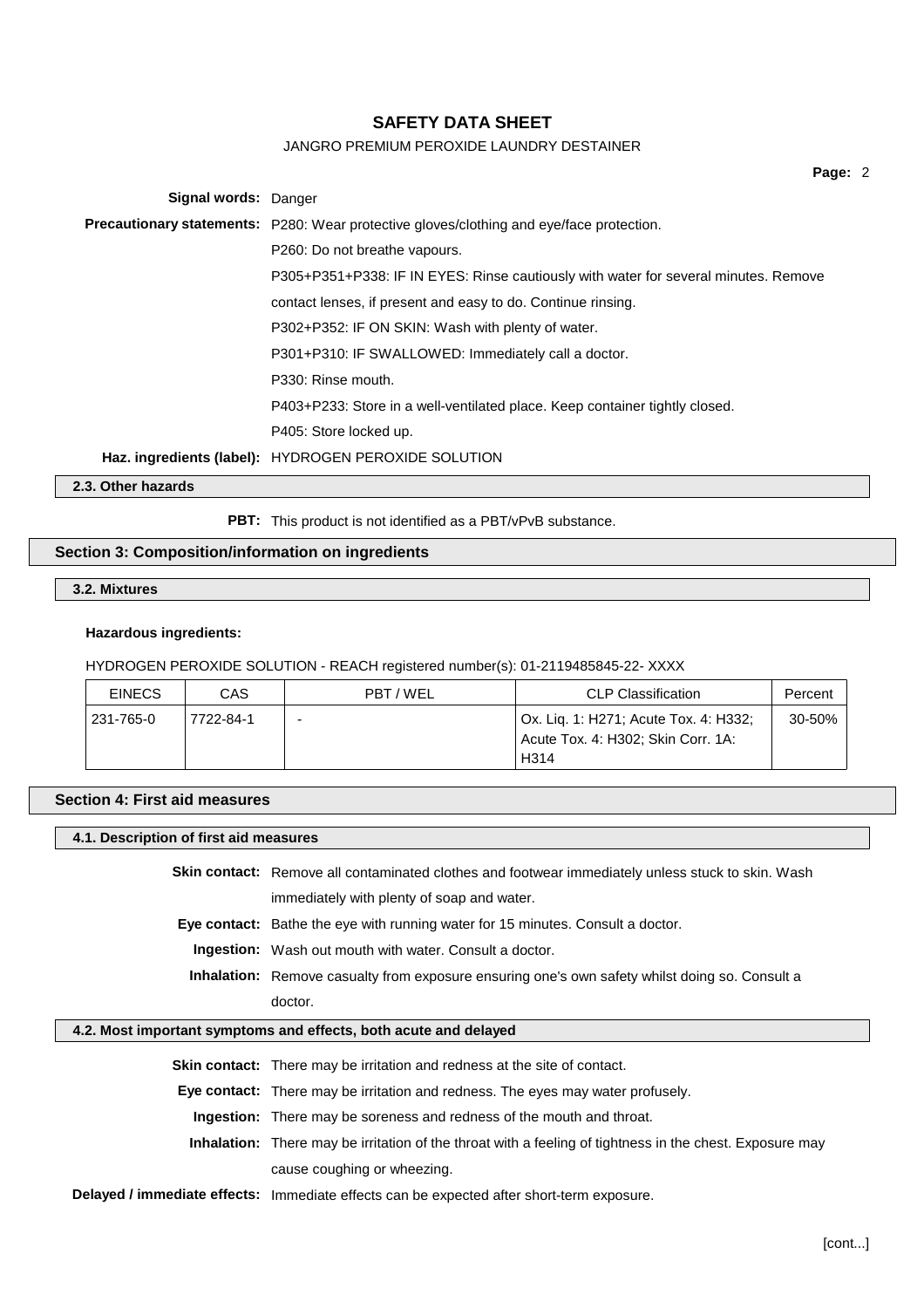### JANGRO PREMIUM PEROXIDE LAUNDRY DESTAINER

### **4.3. Indication of any immediate medical attention and special treatment needed**

**Immediate / special treatment:** Eye bathing equipment should be available on the premises.

#### **Section 5: Fire-fighting measures**

#### **5.1. Extinguishing media**

**Extinguishing media:** Suitable extinguishing media for the surrounding fire should be used. Use water spray

to cool containers.

#### **5.2. Special hazards arising from the substance or mixture**

**Exposure hazards:** In combustion emits toxic fumes.

#### **5.3. Advice for fire-fighters**

**Advice for fire-fighters:** Wear self-contained breathing apparatus. Wear protective clothing to prevent contact

with skin and eyes.

### **Section 6: Accidental release measures**

### **6.1. Personal precautions, protective equipment and emergency procedures**

**Personal precautions:** Refer to section 8 of SDS for personal protection details. Mark out the contaminated area with signs and prevent access to unauthorised personnel. Turn leaking containers leak-side up to prevent the escape of liquid.

#### **6.2. Environmental precautions**

**Environmental precautions:** Do not discharge into drains or rivers.

#### **6.3. Methods and material for containment and cleaning up**

**Clean-up procedures:** Absorb into dry earth or sand. Transfer to a closable, labelled salvage container for

disposal by an appropriate method.

### **6.4. Reference to other sections**

**Reference to other sections:** Refer to section 8 of SDS.

#### **Section 7: Handling and storage**

#### **7.1. Precautions for safe handling**

**Handling requirements:** Avoid direct contact with the substance. Ensure there is sufficient ventilation of the area.

Do not handle in a confined space. Avoid the formation or spread of mists in the air.

### **7.2. Conditions for safe storage, including any incompatibilities**

**Storage conditions:** Store in a cool, well ventilated area. Keep container tightly closed.

#### **7.3. Specific end use(s)**

**Specific end use(s):** No data available.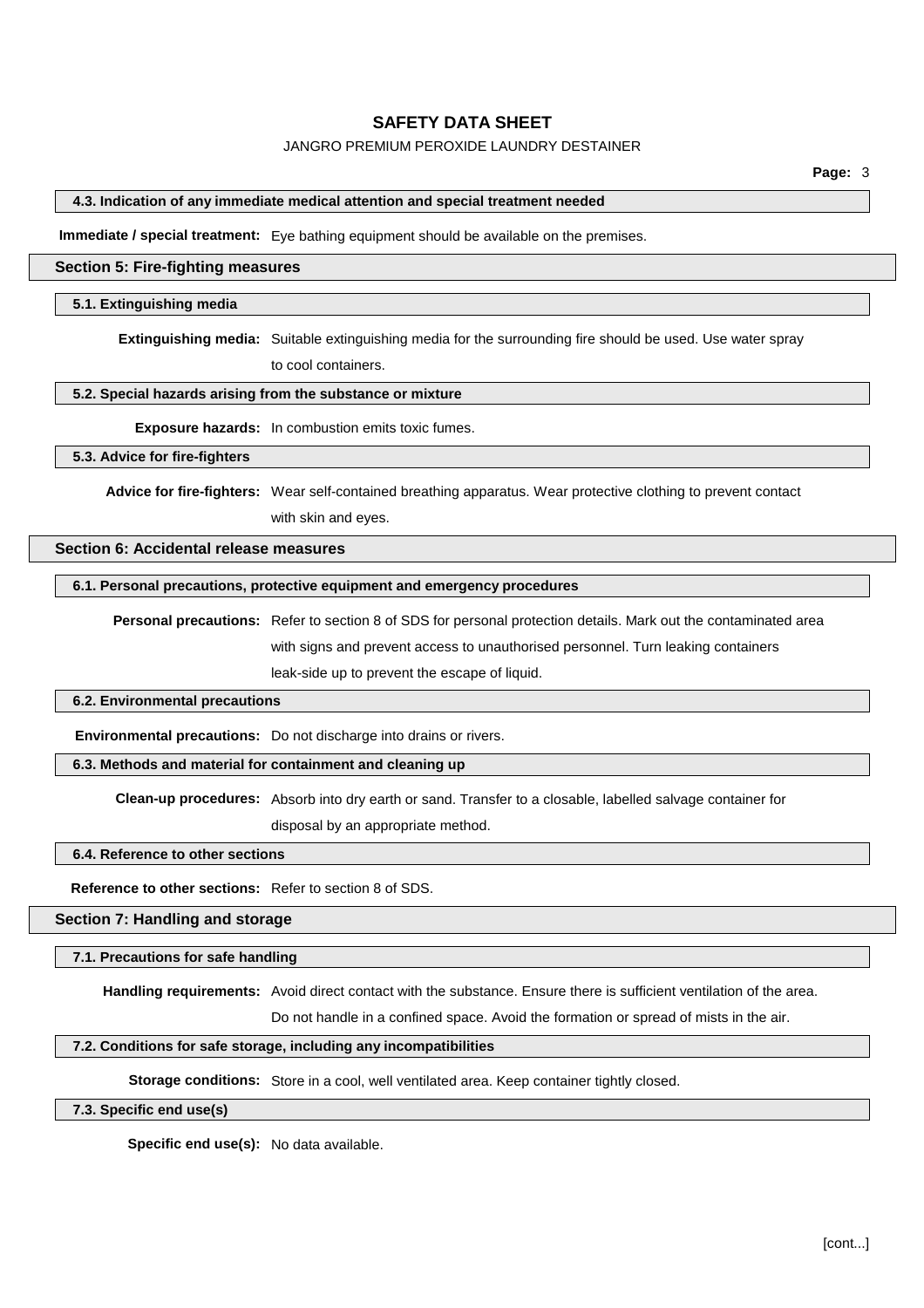### JANGRO PREMIUM PEROXIDE LAUNDRY DESTAINER

**Page:** 4

### **Section 8: Exposure controls/personal protection**

### **8.1. Control parameters**

### **Hazardous ingredients:**

### **HYDROGEN PEROXIDE SOLUTION...100%**

#### **Workplace** exposure limits: **Respirable** dust

State | 8 hour TWA | 15 min. STEL | 8 hour TWA | 15 min. STEL  $UK$  1.4 mg/m3 2.8 mg/m3 -

#### **DNEL/PNEC Values**

**DNEL / PNEC** No data available.

**8.2. Exposure controls**

**Engineering measures:** Ensure there is sufficient ventilation of the area. **Respiratory protection:** No special requirements under normal use conditions

**Hand protection:** Protective gloves.

**Eye protection:** Safety glasses. Ensure eye bath is to hand.

**Skin protection:** Protective clothing.

**Section 9: Physical and chemical properties**

#### **9.1. Information on basic physical and chemical properties**

| <b>State: Liquid</b>                    |                                                         |                             |  |
|-----------------------------------------|---------------------------------------------------------|-----------------------------|--|
|                                         | <b>Colour: Colourless</b>                               |                             |  |
|                                         | <b>Odour:</b> Slight, Pungent                           |                             |  |
|                                         | <b>Solubility in water:</b> Miscible in all proportions |                             |  |
|                                         | <b>Viscosity: Non-viscous</b>                           |                             |  |
| <b>Boiling point/range°C: 100 - 120</b> |                                                         | Relative density: 1.1 - 1.2 |  |
|                                         | $pH: 1 - 4$                                             |                             |  |

#### **9.2. Other information**

**Other information:** No data available.

### **Section 10: Stability and reactivity**

### **10.1. Reactivity**

**Reactivity:** Stable under recommended transport or storage conditions.

**10.2. Chemical stability**

**Chemical stability:** Stable under normal conditions.

#### **10.3. Possibility of hazardous reactions**

**Hazardous reactions:** Hazardous reactions will not occur under normal transport or storage conditions.

Decomposition may occur on exposure to conditions or materials listed below.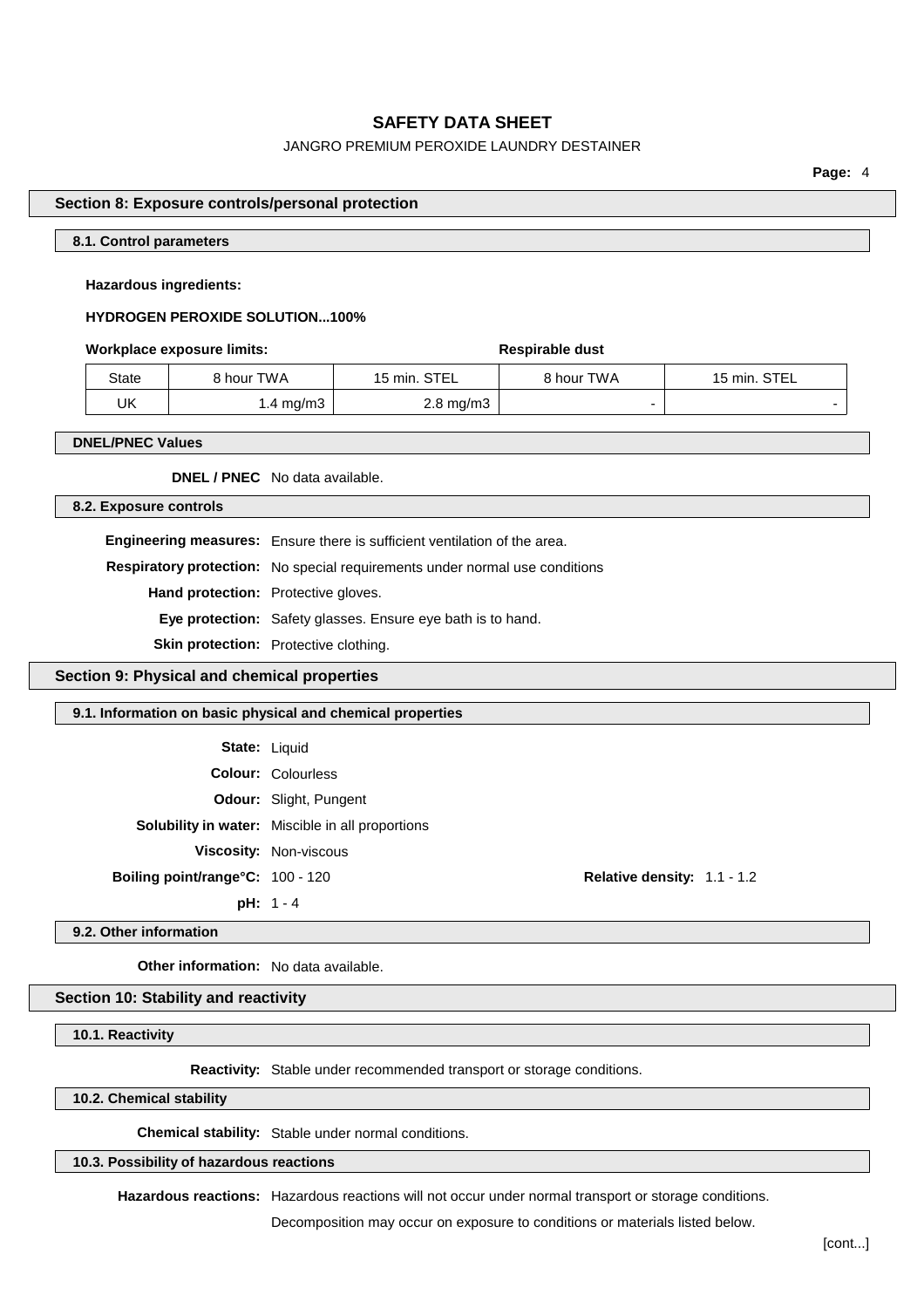### JANGRO PREMIUM PEROXIDE LAUNDRY DESTAINER

### **10.4. Conditions to avoid**

**Conditions to avoid:** Heat.

### **10.5. Incompatible materials**

**Materials to avoid:** Strong oxidising agents. Strong acids.

### **10.6. Hazardous decomposition products**

**Haz. decomp. products:** In combustion emits toxic fumes.

#### **Section 11: Toxicological information**

#### **11.1. Information on toxicological effects**

#### **Hazardous ingredients:**

### **HYDROGEN PEROXIDE SOLUTION...100%**

| ORL        | <b>MUS</b> | LD50 | <u>_</u> | gm/kg |
|------------|------------|------|----------|-------|
| ORL        | <b>RAT</b> | LD50 | 376      | mg/kg |
| <b>SKN</b> | RAT        | LD50 | 4060     | mg/kg |

#### **Relevant hazards for product:**

| Hazard                        | Route      | Basis                 |
|-------------------------------|------------|-----------------------|
| Acute toxicity (ac. tox. 4)   | ING.       | Hazardous: calculated |
| Skin corrosion/irritation     | DRM        | Hazardous: calculated |
| Serious eye damage/irritation | OPT        | Hazardous: calculated |
| STOT-single exposure          | <b>INH</b> | Hazardous: calculated |

#### **Symptoms / routes of exposure**

**Skin contact:** There may be irritation and redness at the site of contact.

**Eye contact:** There may be irritation and redness. The eyes may water profusely.

**Ingestion:** There may be soreness and redness of the mouth and throat.

**Inhalation:** There may be irritation of the throat with a feeling of tightness in the chest. Exposure may cause coughing or wheezing.

**Delayed / immediate effects:** Immediate effects can be expected after short-term exposure.

### **Section 12: Ecological information**

### **12.1. Toxicity**

**Ecotoxicity values:** No data available.

### **12.2. Persistence and degradability**

**Persistence and degradability:** Biodegradable.

**12.3. Bioaccumulative potential**

**Bioaccumulative potential:** No bioaccumulation potential.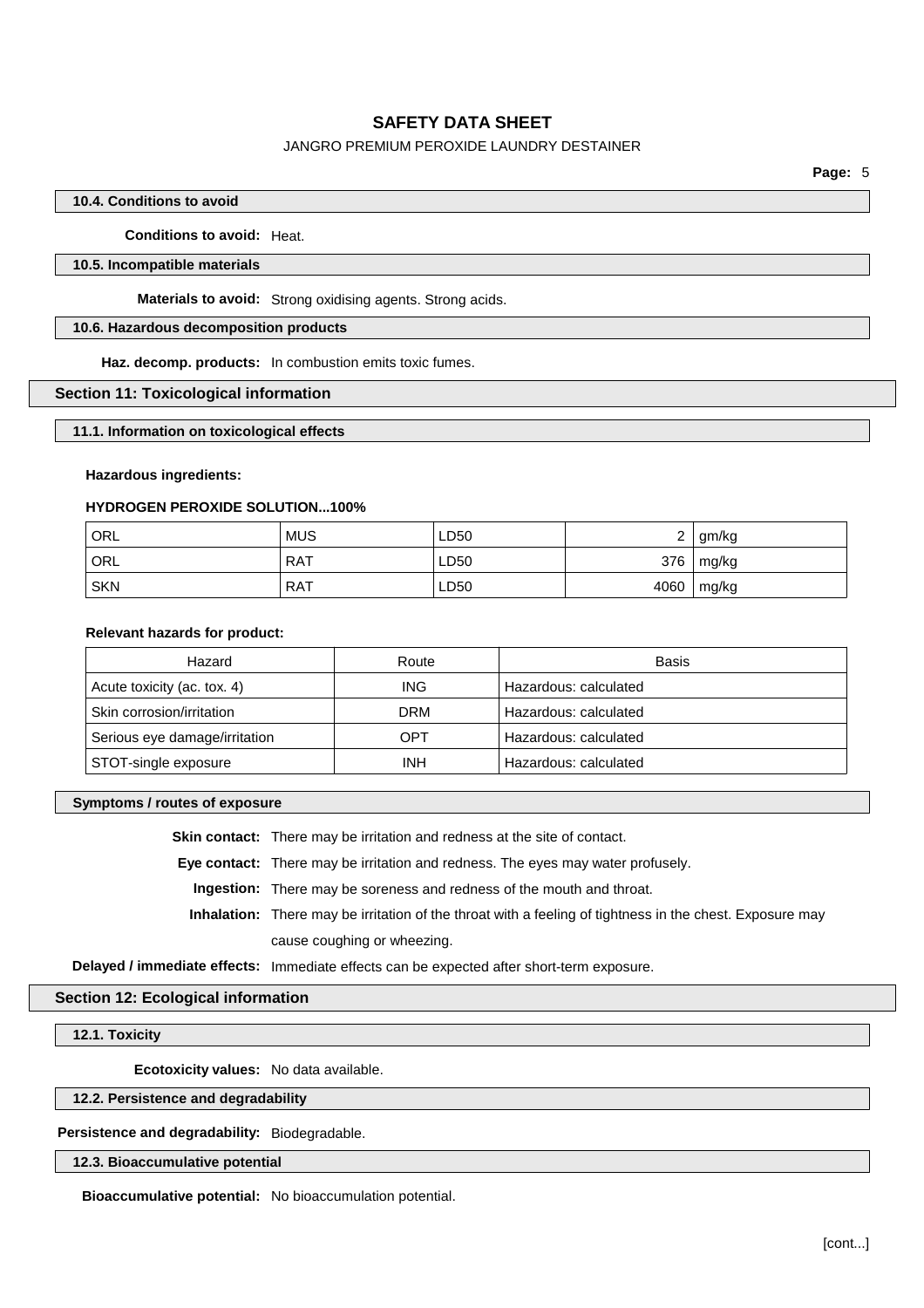### JANGRO PREMIUM PEROXIDE LAUNDRY DESTAINER

### **12.4. Mobility in soil**

**Mobility:** Readily absorbed into soil.

### **12.5. Results of PBT and vPvB assessment**

**PBT identification:** This product is not identified as a PBT/vPvB substance.

#### **12.6. Other adverse effects**

**Other adverse effects:** Negligible ecotoxicity.

#### **Section 13: Disposal considerations**

**13.1. Waste treatment methods**

**Disposal operations:** Transfer to a suitable container and arrange for collection by specialised disposal company.

> **NB:** The user's attention is drawn to the possible existence of regional or national regulations regarding disposal.

### **Section 14: Transport information**

# **14.1. UN number**

**UN number:** UN2014

**14.2. UN proper shipping name**

**Shipping name:** HYDROGEN PEROXIDE, AQUEOUS SOLUTION

### **14.3. Transport hazard class(es)**

**Transport class:** 5.1 (8)

**14.4. Packing group**

**Packing group:** II

**14.5. Environmental hazards**

**Environmentally hazardous:** No **Marine Marine Marine** pollutant: No **Marine Marine** pollutant: No

**14.6. Special precautions for user**

**Special precautions:** No special precautions.

**Tunnel code:** E

**Transport category:** 2

### **Section 15: Regulatory information**

**15.1. Safety, health and environmental regulations/legislation specific for the substance or mixture**

**15.2. Chemical Safety Assessment**

#### **Section 16: Other information**